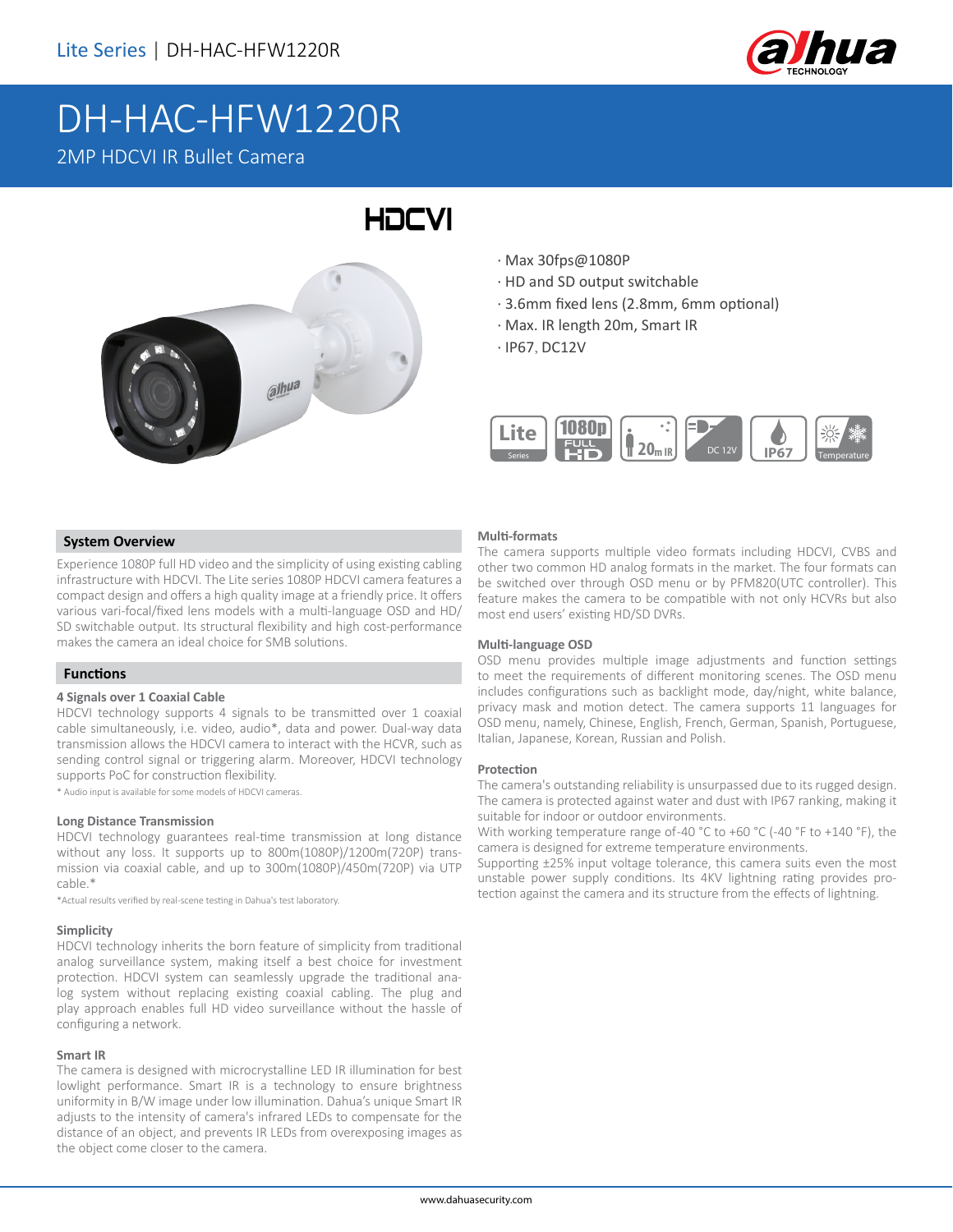# Lite Series | DH-HAC-HFW1220R

### **Technical Specification**

### Camera

| Image Sensor                | 1/2.9" CMOS                                 |  |
|-----------------------------|---------------------------------------------|--|
| <b>Effective Pixels</b>     | 1920(H)×1080(V), 2MP                        |  |
| <b>Scanning System</b>      | Progressive                                 |  |
| Electronic Shutter Speed    | PAL: 1/25~1/100000s<br>NTSC: 1/30~1/100000s |  |
| Minimum Illumination        | 0.02Lux/F2.0, 30IRE, OLux IR on             |  |
| S/N Ratio                   | More than 65dB                              |  |
| <b>IR Distance</b>          | Up to 20m (66feet)                          |  |
| IR On/Off Control           | Auto / Manual                               |  |
| <b>IR LEDS</b>              | 12                                          |  |
| Lens                        |                                             |  |
| Lens Type                   | Fixed lens / Fixed iris                     |  |
| Mount Type                  | Board-in                                    |  |
| Focal Length                | 3.6mm (2.8mm, 6mm Optional)                 |  |
| Max Aperture                | F2.0                                        |  |
| Angle of View               | H: 80.8° (106°/51°)                         |  |
| <b>Focus Control</b>        | N/A                                         |  |
| <b>Close Focus Distance</b> | 800mm (500mm/1900mm)<br>31.5" (19.7"/74.8") |  |

### DORI Distance

Note: The DORI distance is a "general proximity" of distance which makes it easy to pinpoint the right camera for your needs. The DORI distance is calculated based on sensor specification and lab test result according to EN 62676-4 which defines the criteria for Detect, Observe, Recognize and Identify respectively.

|           | <b>DORI</b><br>Definition | <b>Distance</b>                                          |
|-----------|---------------------------|----------------------------------------------------------|
| Detect    | 25px/m<br>(8px/ft)        | 3.6mm: 57m(187ft)<br>2.8mm:45m(149ft)<br>6mm: 86m(281ft) |
| Observe   | 63px/m<br>(19px/ft)       | 3.6mm: 23m(75ft)<br>2.8mm:18m(59ft)<br>6mm:34m(113ft)    |
| Recognize | 125px/m<br>(38px/ft)      | 3.6mm: 11m(37ft)<br>2.8mm:9m(30ft)<br>6mm: 17m(56ft)     |
| Identify  | 250ppm<br>(76px/ft)       | $3.6$ mm: $6m(19ft)$<br>2.8mm:5m(15ft)<br>6mm: 9m(28ft)  |

Pan / Tilt / Rotation

| Pan/Tilt/Rotation | Pan: $0^{\circ}$ $\approx$ 360 $^{\circ}$<br>Tilt: $0^{\circ} \approx 90^{\circ}$<br>Rotation: $0^\circ \approx 360^\circ$ |
|-------------------|----------------------------------------------------------------------------------------------------------------------------|
| Video             |                                                                                                                            |
| Resolution        | 1080P (1920×1080)                                                                                                          |
| Frame Rate        | 25/30fps@1080P, 25/30/50/60fps@720P                                                                                        |

| Video Output                              | 1-channel BNC high definition video output / CVBS<br>video output (Can switch)                                                    |
|-------------------------------------------|-----------------------------------------------------------------------------------------------------------------------------------|
| Day/Night                                 | Auto (ICR) / Manual                                                                                                               |
| <b>OSD Menu</b>                           | Multi-language                                                                                                                    |
| <b>BLC Mode</b>                           | BLC / HLC / DWDR                                                                                                                  |
| <b>WDR</b>                                | <b>DWDR</b>                                                                                                                       |
| Gain Control                              | AGC                                                                                                                               |
| <b>Noise Reduction</b>                    | 2D                                                                                                                                |
| White Balance                             | Auto / Manual                                                                                                                     |
| Smart IR                                  | Auto / Manual                                                                                                                     |
| Certifications                            |                                                                                                                                   |
| Certifications                            | CE (EN55032, EN55024, EN50130-4)<br>FCC (CFR 47 FCC Part 15 subpartB, ANSI C63.4-2014)<br>UL (UL60950-1+CAN/CSA C22.2 No.60950-1) |
| Interface                                 |                                                                                                                                   |
| Audio Interface                           | N/A                                                                                                                               |
| Eelectrical                               |                                                                                                                                   |
| Power Supply                              | 12V DC ±25%                                                                                                                       |
| Power Consumption                         | Max 2.8W (12V DC, IR on)                                                                                                          |
| Environmental                             |                                                                                                                                   |
| <b>Operating Conditions</b>               | -40°C ~ +60°C (-40°F ~ +140°F) / Less than 90% RH<br>* Start up should be done at above-40°C (-40°F)                              |
| <b>Storage Conditions</b>                 | -40°C ~ +60°C (-40°F ~ +140°F) / Less than 90% RH                                                                                 |
| Ingress Protection & Vandal<br>Resistance | <b>IP67</b>                                                                                                                       |
| Construction                              |                                                                                                                                   |
| Casing                                    | Plastic                                                                                                                           |
| <b>Dimensions</b>                         | 154.3mm×69.8mm×69.8mm (6.07"×2.75"×2.75")                                                                                         |
| Net Weight                                | 0.20kg (0.44lb)                                                                                                                   |
| <b>Gross Weight</b>                       | 0.27kg (0.59lb)                                                                                                                   |